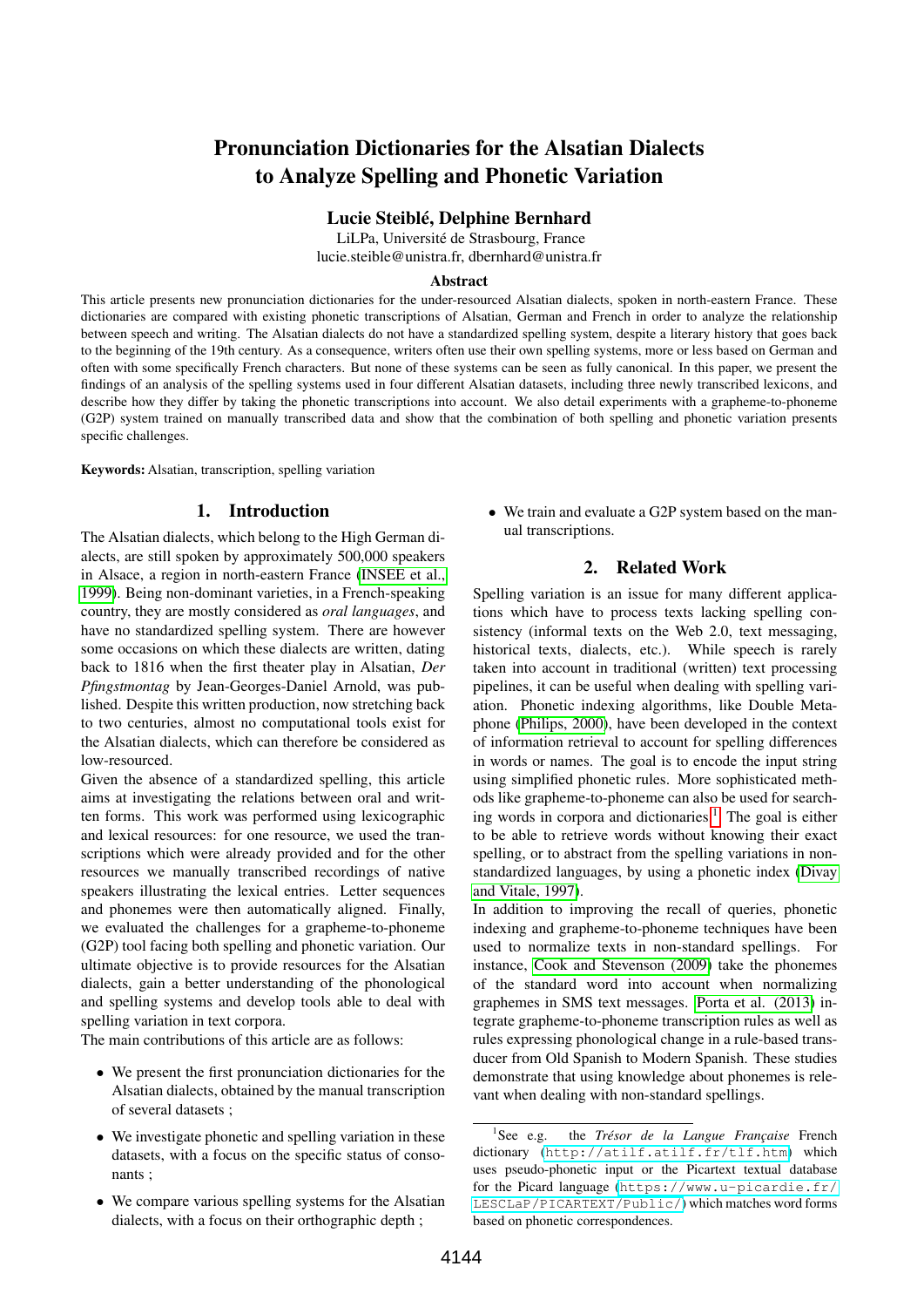In order to apply a grapheme-to-phoneme system to nonstandard text a first obvious condition is to have such a system at disposal. In particular for low-resource languages, which also present high levels of spelling variation, the development of grapheme-to-phoneme systems is hindered by the lack of complete studies about the phonological system as well as the absence or the small volume of existing pronunciation dictionaries (word-pronunciation pairs). Moreover, when spelling is not normalized, designing grapheme-to-phoneme systems is known to be a complex task [\(Adda-Decker et al., 2011\)](#page-4-2). The lack of resources can possibly be addressed by re-using data from other languages: [Deri and Knight \(2016\)](#page-4-3) present an approach to train G2P models for low-resourced languages based on word-pronunciation pairs acquired from Wiktionary and on an adaptation of high-resource languages G2P models to closely related low-resource languages. This method nevertheless requires phoneme inventories to compute a phonetic distance metric between languages.

## 3. Datasets and Preprocessing

<span id="page-1-1"></span>There are five main dialectal areas in Alsace, characterized by differences in their sound inventories: Rhine Franconian, South Franconian, High Alemannic, Low Alemannic from the north of the region, and Low Alemannic from the south of the region [\(Huck et al., 1999\)](#page-4-4). The last two Low Alemannic variants are dominant on the Alsatian territory, and are the varieties studied here. They differ in several phonetic aspects, including the use of  $\lceil C \rceil$  in the south and  $[X]$  in the north after a front vowel, upholding of the  $[q]$ between vowels only in the south (in the north, the [g] became  $[v]$ ) and more open vowels in final position in the south. All of them are German dialects, which creates a specific situation in this French region. According to a recent study, 43% of Alsatians can speak the dialect [\(OLCA /](#page-5-3) [EDinstitut, 2012\)](#page-5-3), and all of them also speak and write the national language, French.

The four datasets under study for the Alsatian dialects are the following:

- The DICTMULTI dataset is extracted from a printed multilingual dictionary [\(Adolf, 2006\)](#page-4-5). It uses its own spelling system and provides the phonetic transcription for each word, made by the author of the dictionary. The whole dictionary is transcribed.
- The ELSASSICH dataset is taken from an online dictionary (*Elsässich Web diktionnair*) [\(Bitsch and](#page-4-6) [Matzen, 2007\)](#page-4-6). It uses its own spelling system, and the phonetic transcription was made manually by one of the authors of the present article, using the voice recordings provided for each lexical item. The whole online dictionary contains 3,333 entries, of which we transcribed 702.
- The OLCA datasets were produced by the local office for the preservation of Alsatian [\(Office pour la](#page-5-4) [Langue et les Cultures d'Alsace et de Moselle, nd\)](#page-5-4). It follows the ORTHAL spelling system [\(Zeidler and](#page-5-5) [Crévenat-Werner, 2008\)](#page-5-5), designed to be close to German spelling rules while at the same time preserving

the variation (here between the northern part of the Alsace region –hereafter OLCA67– and the southern part –hereafter OLCA68). We used the same manual transcription process as for the ELSASSICH datasets, for a total of 2,859 entries, out of the 10,719 available.

The first dataset already had phonetic transcriptions, made by the dictionary author. Without audio files for the purpose of double checking, these transcriptions were used in their original form. The two last datasets, coming with audio, were phonetically transcribed by one of the authors, using the X-SAMPA transcription system [\(Wells, 1995\)](#page-5-6). The resulting pronunciation dictionaries are available on the Zenodo platform (Steiblé, 2018) along with a documentation [\(Steiblé and Bernhard, 2018\)](#page-5-7).

The written form was intentionally hidden during the transcription phase to avoid, as much as possible, the influence of the orthographic norms in use in the datasets. When there were doubts about some phonemes, specifically stops and their voice or voiceless quality, the waveforms were analyzed using PRAAT [\(Boersma and Weenink, nd\)](#page-4-7).

Due to the high variability of the Alsatian dialects, no complete inventory of phonemes is available. We used, though, some area-specific inventories from sociolinguistic publications to help us [\(Zeidler and Crévenat-Werner, 2008;](#page-5-5) [Huck](#page-4-4) [et al., 1999;](#page-4-4) [Bothorel-Witz et al., 1984\)](#page-4-8).

Since the Alsatian dialects are in close contact with both French and Standard German, we also used datasets in these languages to draw a comparison between them and Alsatian. Our data for German come from two sources: MaryTTS (MARY) [\(Schröder and Trouvain, 2003\)](#page-5-8), and Voxforge (VOX) [\(VoxForge, 2007\)](#page-5-9). The French dataset is Lexique3 (LEX3) [\(New, 2006\)](#page-5-10).

A quantitative summary of the datasets used in this study is provided in Table [1.](#page-1-0)

| Language | <b>Source</b>      | <b>Entries</b> | <b>Phonemes</b> |  |
|----------|--------------------|----------------|-----------------|--|
| Alsatian | <b>DICTMULTI</b>   | 1,594          | 7,277           |  |
|          | <b>ELSASSICH</b>   | 702            | 4,372           |  |
|          | OLCA <sub>67</sub> | 1,458          | 10,825          |  |
|          | OLCA <sub>68</sub> | 1,401          | 10,472          |  |
| German   | <b>MARY</b>        | 26,233         | 218,669         |  |
|          | <b>VOX</b>         | 8,463          | 55,688          |  |
| French   | LEX3               | 125,733        | 834,011         |  |

<span id="page-1-0"></span>Table 1: Summary of data resources

All word / phonetic transcription pairs were automatically aligned using the Phonetisaurus tool, a WFST-driven grapheme-to-phoneme framework [\(Novak et al., 2016\)](#page-5-11). The alignment pairs link one or several letters (graphemes) with one phoneme. Figure [1](#page-2-0) shows the alignment obtained automatically for the word *Spritzkànn* (watering can).

This alignment process allows us to observe the consistency between sounds and graphemes, in other words the possible differences between acoustical reality and the use of a matching letter or sequences of letters. All the analyses hereafter pertain to the 100 most frequent phoneme/grapheme pairs in each dataset (these pairs amount to 82 to 97% of all the pairs).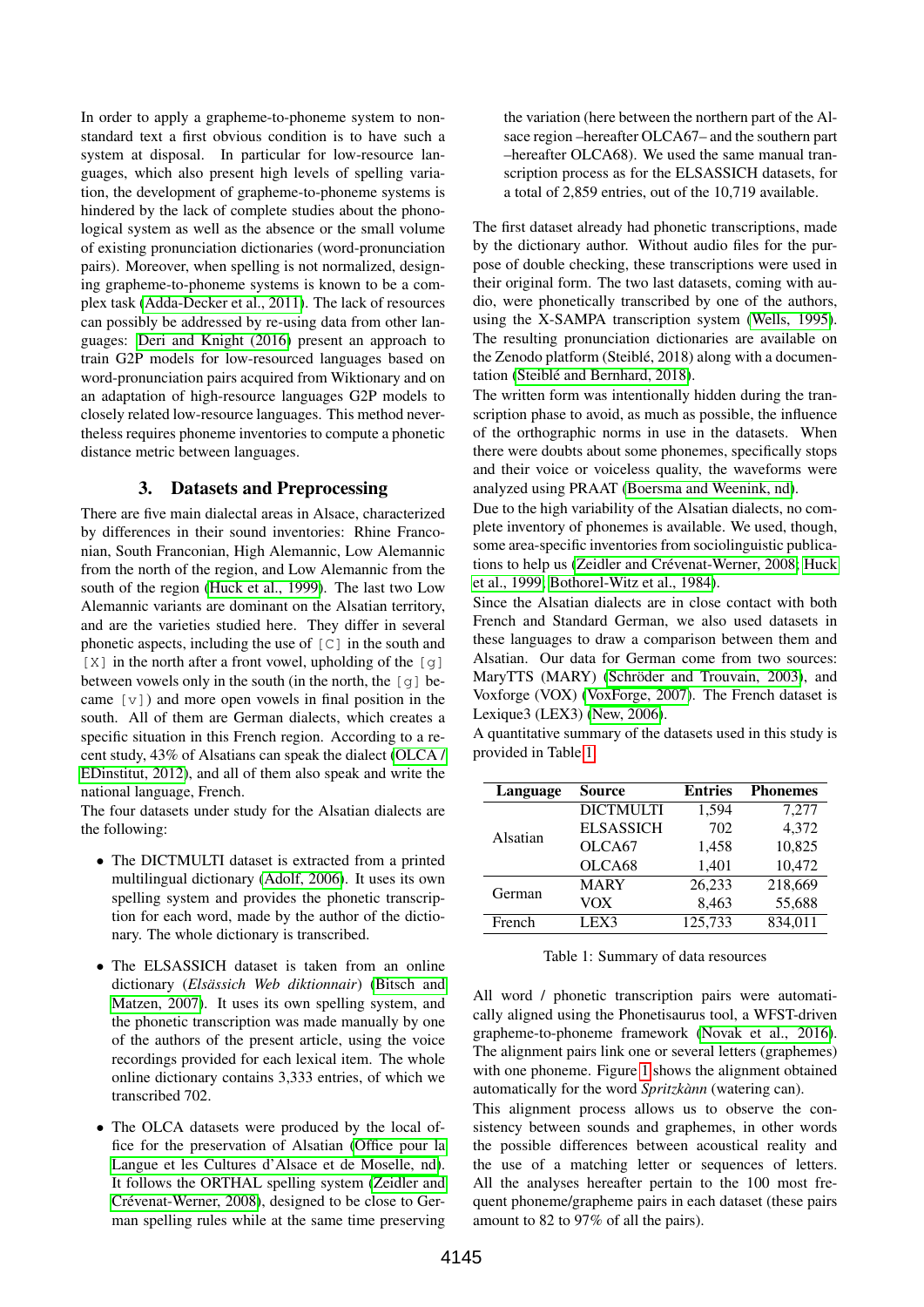

<span id="page-2-0"></span>Figure 1: Example of a grapheme-phoneme alignment by Phonetisaurus. The phonetic transcription uses X-SAMPA.

# 4. Spelling and Phonetic Variations

# 4.1. Characters and Phonemes in Alsatian

Overall, there are 28 unique characters common to the spelling systems used in the four Alsatian datasets.<sup>[2](#page-2-1)</sup> They correspond to 98.7% of the total character occurrences in all the datasets. Among the remaining 6 characters found,<sup>[3](#page-2-2)</sup>  $\acute{e}$ , *i* and *x* are very rare and can be seen only in loanwords. *ë* and *ì* on the contrary are quite frequent.  $\ddot{e}$ , pronounced [E], is only used in DICTMULTI and  $\hat{i}$ , pronounced  $\begin{bmatrix} 1 \end{bmatrix}$ , is used in DICTMULTI, OLCA67 and OLCA68.

There are 42 unique phonemes common to all the 4 Alsatian datasets.[4](#page-2-3) These phonemes can be considered as the essential set required to describe the phonology of Alsatian dialects. They correspond to 95.6% of the total phoneme occurrences in all the datasets. The other phonemes are present in three, two or only one dataset.<sup>[5](#page-2-4)</sup> These rarer phonemes are linked to the high variability seen in the Alsatian dialects, since some of them are allophones of the phonemes from the main list above: B (only in Low Alemannic from the south) and b, C (in Low Alemannic from the south) X, etc. Some of the variation is not related to the north/south geographical gap, but rather depends on individual variation: some speakers use R, and others r, for example. There is also a tendency found in some varieties from the south of the region to diphthong some vocalic sounds, which are very rare in other forms of Alsatian. Some phonemes are characteristic for French loanwords, such as the nasal vowels  $[a_2]$  and  $[0_2]$ .

#### 4.2. Variation at the Sublexical Level

Based on the automatic alignments between graphemes and phonemes (see Section [3.\)](#page-1-1), we first investigate the orthographic depth and consistency of each spelling system and then focus on the special case of consonants.

#### 4.2.1. Orthographic Depth and Consistency

There are many ways to spell sounds. In alphabetical systems, a sort of ideal could be to have a straightforward relation between phonemes and characters. This optimal situation would create a direct relation between one phoneme and one character: always the same pronunciation for one character and always the same way to write one given phoneme. Such a system could be described as having a consistent, *shallow* orthography. On the opposite, when it is difficult to assess the pronunciation from the spelling, or

<span id="page-2-1"></span> $^2$ a à ä  $\mathrm{b}\, \mathrm{c}\, \mathrm{d}\, \mathrm{e}\, \mathrm{f}\, \mathrm{g}\, \mathrm{h}\,$ i j k l m n o ö p q r s t u ü v w z

<span id="page-2-4"></span> $49:20a$  a a: ai b d e E e: E: f g h i I i: I: j k l m n N o O o: O: p r s S t u U u: v w X y y :.  $\frac{5}{2}$ : 9 a\_~ B Ei EI o\_~ aI ao aU C R ts y 9 Y z 3: ?<br>@: 2I 2y 9i ei i@ia Ia ie iE IE Oi U: Y: y 9: ya

when one phoneme can be written in various ways, the orthography is called *deep*.

Orthographic depth can be evaluated by counting the average number of pronunciations for one grapheme, and, in contrast, the average number of graphemes that can be used to spell one phoneme. These figures provide an accurate picture of the consistency between sounds and graphemes. We obtained those ratios by counting the average number of pronunciations for one given grapheme, and the number of ways to spell one given phoneme, for the 100 most frequent alignment pairs from our datasets. Of course, even when the phonetical transcriptions were made by one and the same person for the OLCA and ELSASSICH datasets, the writing system is not the same, leading to differences in the average numbers. Figure [2](#page-2-5) displays the orthographic consistency for all our datasets, including German and French for the sake of comparison. The Alsatian dialects and German have quite similar ratios. Both can be described as having an almost "shallow orthography", or "transparent orthography". Compared to French, a language known for its complex spelling system, Alsatian is quite straightforward, despite the lack of a unified orthographic norm.

The most transparent spelling system in Alsatian is EL-SASSICH. One possible explanation could be that the authors of this specific spelling system are linguists, which could account for a more stable relation between phonemes and graphemes. While these ratios are certainly a method to evaluate orthographic depth, other experiments should be performed to assess the degree of readability and usability of each system.



<span id="page-2-5"></span>Figure 2: Average number of graphemes by phoneme, per language/spelling system (plain bars), and average number of pronunciations by grapheme (hollow bars).

#### 4.2.2. Consonants and "Voicing"

The status of the consonants in Alsatian is quite unclear. In dictionaries, pronunciation tables are sometimes provided, but they are contradictory, and the consonants set differs from one to another. Fricatives are usually considered as always voiceless [\(Adolf, 2006\)](#page-4-5) which leads to the lack of distinction between  $[f]$  and  $[v]$ , for example. The categorization of plosives is less clear.

In Alsatian, all plosives are voiceless [\(Steiblé, 2014\)](#page-5-12). Despite this, there are two categories of plosives, opposed by the feature [*fortis*] [\(Jessen, 1998;](#page-5-13) [Kohler, 1979\)](#page-5-14). In writing, minimal pairs can be represented, using the same characters

<span id="page-2-3"></span><span id="page-2-2"></span> $3$ ë é ï ì x y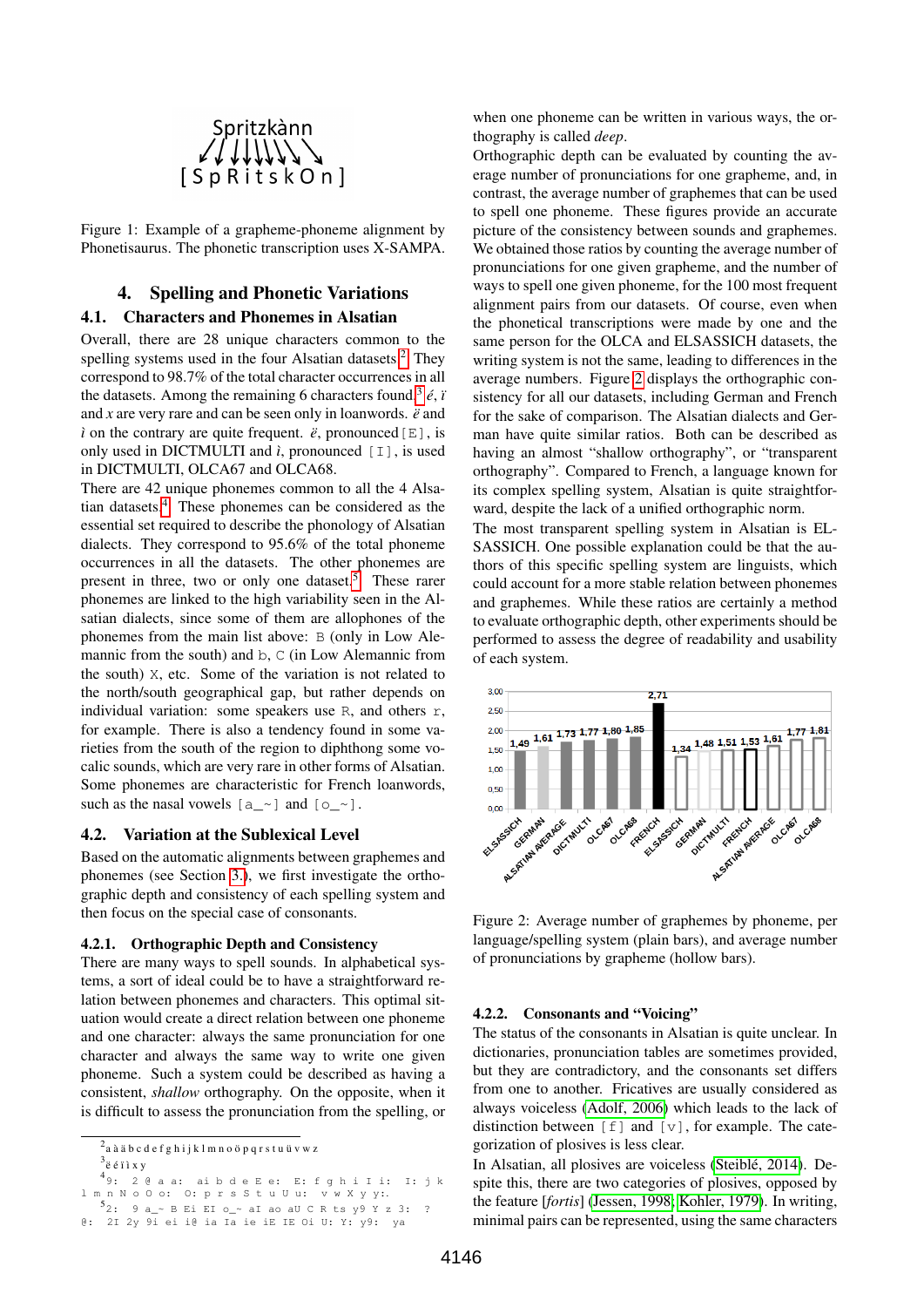as in French or German, such as: *Gass* (street) versus *Kass* (crate). The difference between the two sets of plosives is linked to speech events, involving two distinct temporal patterns for the production of the consonants, as shown in Figure [3.](#page-3-0) The distinction between the series is based on various cues [\(Steiblé, 2014\)](#page-5-12). The main cues are linked to the temporal orchestration of stops production. In both absolute and relative durations, the opposition is statistically significant. The Voice Termination Time [\(Agnello, 1975\)](#page-4-9) is shorter in the *fortis* stops (13% of the total stop, versus 30% for the *lenis* stops), and the burst and Voice Onset Time [\(Klatt, 1975\)](#page-5-15) phase is longer for the *fortis* stops (25% of the total stop, versus 17% for the *lenis*). The silent stop gap duration is longer in the *fortis* stops (63% of the total stop, versus 53% for the *lenis*).

During the transcription by one of the authors of the EL-SASSICH, OLCA67 and OLCA68 datasets, if the consonant status was unclear, the recordings of the entries were observed on PRAAT [\(Boersma and Weenink, nd\)](#page-4-7). If this visual check (searching for the patterns showed above) was not certain, the intra-segmental relative durations were compared to the values found in [\(Steiblé, 2014\)](#page-5-12) for *fortis* and *lenis*, respectively. Despite the acoustical and written evidence, it has been said that the Alsatian dialects do not show any distinction between the consonants [\(Hug, nd\)](#page-4-10), probably because they differ from both German and French sounds. In fact, our dataset tends to prove that there is enough distinction between the two series to allow for a strong phonological awareness, leading to the use of the two series of letters.



<span id="page-3-0"></span>Figure 3: Typical temporal patterns of the Alsatian plosives:  $top =$  fortis plosive, bottom  $=$  lenis plosive. The rectangles frame three intra-segmental phases : 1, the Voice Termination Time, 2, the silent stop gap, and 3, the burst and Voice Onset Time.

In German, spelling rules would warrant that a voiceless consonant be written using the matching graphemes from the voiceless list (p,t,k,c,f,s,ss,ß,ch,sch,etc). In our German datasets, however, exceptions can be found and quantified, providing us with a consistency ratio. In Alsatian,

admittedly, all consonants are voiceless, but the *fortis* ones are written using the same letters as the German voiceless set, and the *lenis* ones using the complementary voiced set (b,d,g,v,z,j,etc). The consistency ratio between a consonant and the characters used to spell it amounts to 95% in French (which accounts for the clear voiced/voiceless opposition in this language). In German, the ratio reaches 90%, and Alsatian reaches 89% (over all the four datasets), despite the lack of a unified orthographic norm. It is likely that the consistency ratio found in Alsatian is not related to the variation in spelling but to it being a German dialect.

The consistency ratio of Alsatian, when measured this way, is equivalent to that of standard German, despite the lack of a unified orthographic norm in Alsatian, as shown in Figure [4.](#page-3-1)



<span id="page-3-1"></span>Figure 4: Percentage of consonant graphemes matching the phonemes, in terms of phonological oppositions

## 5. G2P for the Alsatian Dialects

<span id="page-3-2"></span>In this section, we use the pronunciation dictionaries to train a G2P system. This presents a double challenge: (i) the small size of the pronunciation dictionaries and (ii) the presence of both phonetic and spelling variation. Given these challenges, our goal here is not to produce a fullfledged G2P system, but to assess the performance levels which can be reached for now, both on the four Alsatian datasets and on the task of retrieving spelling variants extracted from a corpus of texts in Alsatian.

For G2P, we chose to adopt a data-driven approach and trained the Phonetisaurus [\(Novak et al., 2016\)](#page-5-11) system. The results are presented in Table [2](#page-4-11) and are evaluated in terms of Word Error Rate (WER) – the percentage of lexicon entries with at least one error in their 1-best transcription– and Phoneme Error Rate (PER) – the Levenshtein distance between the predicted and the reference transcription, divided by the number of phonemes in the reference transcription [\(Hixon et al., 2011\)](#page-4-12). We trained the G2P model on each dataset, then applied it to the other datasets. We also performed a closed test for each dataset by using the training data as test data. As could be expected, the results are low, given the small size of the training data. Training on the largest datasets (DICTMULTI and OLCA67) yielded the best results. The results obtained by training on OLCA67 and then applying the model to OLCA68 (and the other way round) could indicate that the use of the same spelling system plays a positive role. However, it should be mentioned that OLCA67 and OLCA68 also roughly correspond to the same vocabulary set, only for two different dialectal areas,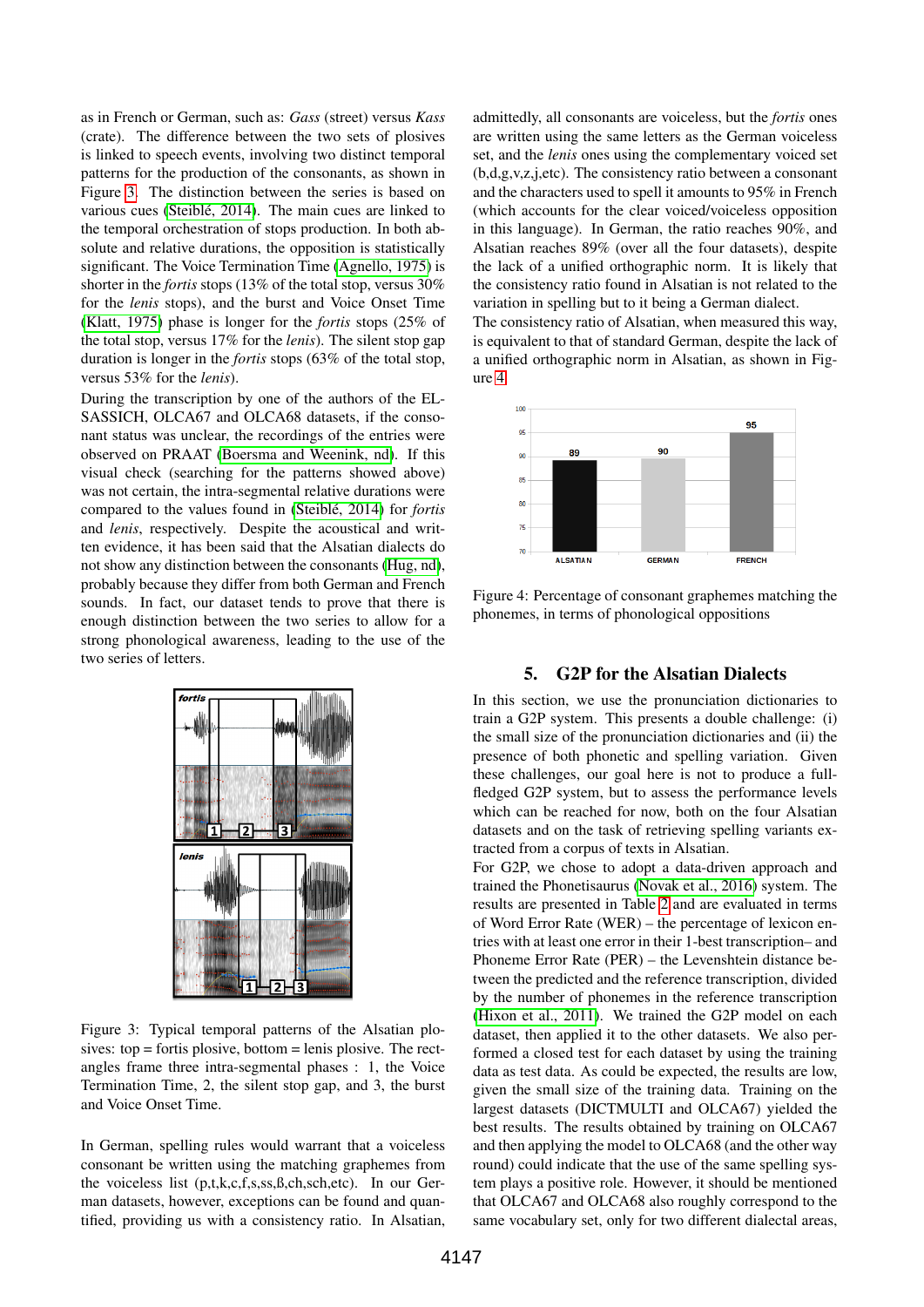|                         | <b>DICTMULTI</b> |           | <b>ELSASSICH</b> |           | OLCA67 |            | OLCA68     |            |
|-------------------------|------------------|-----------|------------------|-----------|--------|------------|------------|------------|
| <b>Training dataset</b> | <b>WER</b>       | PER       | WER              | PER       | WER    | <b>PER</b> | <b>WER</b> | <b>PER</b> |
| <b>DICTMULTI</b>        | $11.70\%$        | $4.49\%$  | $82.75\%$        | 29.83%    | 88.98% | 35.49%     | $90.70\%$  | 38.02%     |
| <b>ELSASSICH</b>        | 88.76 %          | 37.59%    | 47.37%           | $19.04\%$ | 96.12% | 45.32%     | 97.14%     | 48.59%     |
| OLCA67                  | 71.59%           | $27.45\%$ | 85.67%           | 31.90%    | 23.87% | 7.18%      | 66.52%     | $20.22\%$  |
| OLCA <sub>68</sub>      | 72.33%           | 29.14%    | 85.67%           | 33.19%    | 67.02% | 20.84%     | 29.30%     | $9.52\%$   |

<span id="page-4-11"></span>Table 2: G2P results. The best results for each dataset have a grey background. The results of the closed tests are in italics.

and this could account for the results obtained. We also tried to train models using combinations of the datasets but this only leads to small improvements or no improvements at all, despite the increase in the amount of training data. This might indicate that the system is not able to handle what might often correspond to contradicting cues coming from heterogeneous datasets.

Finally, we applied the four Alsatian G2P models to a list of 110 words extracted from a corpus of texts in Alsatian written by several authors and corresponding to several dialectal areas and spelling systems. These words are grouped in 28 variant clusters, e.g., [*Frejndschaft ; Freundschaft ; Friindschàft ; Frindschàft ; Frìndschàft*] (friendship). Our goal here is to assess the ability of the G2P models to provide identical transcriptions for spelling variants. The model which performs best at this task is OLCA67, with an F-measure of 0.11. As could be expected, the precision is high (1.0), but the recall is very low (0.06), especially when compared with a rule-based Double Metaphone approach [\(Bernhard, 2014\)](#page-4-13), which is less precise (0.47) but has a much better recall (0.90). Here however the results can be improved by pooling all the datasets for training the G2P model, leading to a better F-measure (0.15) due to an increase in recall (0.08), with only a very small decrease in precision (0.97). When the task does not require phonetic realism, but rather the ability to generalize over spelling variants, a non-homogeneous training dataset seems to be a better option. One research direction could be to add known spelling variants in the pronunciation dictionaries before training.

### 6. Conclusion

In this article, we have described four word-pronunciation datasets for the Alsatian dialects, covering different spelling systems. Our analysis of the relationship between sound and spelling has shown that we observe spelling and phonetic variation between the datasets, but that the spelling systems are rather self-consistent, having an almost shallow orthography. We have also identified a set of essential phonemes required to describe Alsatian phonology. In future work, we plan to increase the size of the pronunciation dictionary using a semi-automated approach relying on the G2P models described in Section [5..](#page-3-2) The pronunciation dictionaries could be used in the future to create writing aids (spellchecking), or to assist dictionary lookup for spelling variants.

## 7. Acknowledgements

This work was supported by the French "Agence Nationale de la Recherche" (ANR) (project no.: ANR-14-CE240003). We would like to thank Paul Adolf for kindly providing an electronic copy of his dictionary.

#### 8. Bibliographical References

- <span id="page-4-2"></span>Adda-Decker, M., Lamel, L., Adda, G., and Lavergne, T. (2011). A First LVCSR System for Luxembourgish, a Low-Resourced European Language. In *Language and Technology Conference*, pages 479–490. Springer.
- <span id="page-4-5"></span>Adolf, P. (2006). *Dictionnaire comparatif multilingue: français-allemand-alsacien-anglais*. Midgard, Strasbourg, France.
- <span id="page-4-9"></span>Agnello, J. (1975). Voice onset and voice termination features of stutterers. In L.M Webster et al., editors, *Vocal tract dynamics and dysfluency: the proceedings of the first annual Hayes Martin Conference on Vocal Tract Dynamics.*, New-York. Speech and Hearing Institute.
- <span id="page-4-13"></span>Bernhard, D. (2014). Adding Dialectal Lexicalisations to Linked Open Data Resources: the Example of Alsatian. In *Proceedings of the Workshop on "Collaboration and Computing for Under-Resourced Languages in the Linked Open Data Era" at LREC 2014*, pages 23–29, Reykjavík, Islande.
- <span id="page-4-6"></span>Bitsch, R. and Matzen, R. (2007). de Elsässich Web diktionnair. Online: [http://www.ami-hebdo.com/](http://www.ami-hebdo.com/elsadico/index.php) [elsadico/index.php](http://www.ami-hebdo.com/elsadico/index.php).
- <span id="page-4-7"></span>Boersma, P. and Weenink, D. (nd). Praat, a system for doing phonetics by computer [Computer program]. Downloaded from: <http://www.praat.org>.
- <span id="page-4-8"></span>Bothorel-Witz, A., Philipp, M., and Spindler, S. (1984). *Atlas linguistique et ethnographique de l'Alsace*. CNRS.
- <span id="page-4-1"></span>Cook, P. and Stevenson, S. (2009). An Unsupervised Model for Text Message Normalization. In *Proceedings of the Workshop on Computational Approaches to Linguistic Creativity*, CALC '09, pages 71–78.
- <span id="page-4-3"></span>Deri, A. and Knight, K. (2016). Grapheme-to-phoneme models for (almost) any language. In *Proceedings of the 54th Annual Meeting of the Association for Computational Linguistics*, volume 1, pages 399–408.
- <span id="page-4-0"></span>Divay, M. and Vitale, A. J. (1997). Algorithms for grapheme-phoneme translation for English and French: Applications for database searches and speech synthesis. *Computational linguistics*, 23(4):495–523.
- <span id="page-4-12"></span>Hixon, B., Schneider, E., and Epstein, S. L. (2011). Phonemic Similarity Metrics to Compare Pronunciation Methods. In *INTERSPEECH*, pages 825–828.
- <span id="page-4-4"></span>Huck, D., Laugel, A., and Laugner, M. (1999). *L'élève dialectophone en Alsace et ses langues*. Oberlin, Strasbourg, France.
- <span id="page-4-10"></span>Hug, M. (nd). Orthographe alsacienne. Online: [http:](http://elsasser.free.fr) [//elsasser.free.fr](http://elsasser.free.fr).